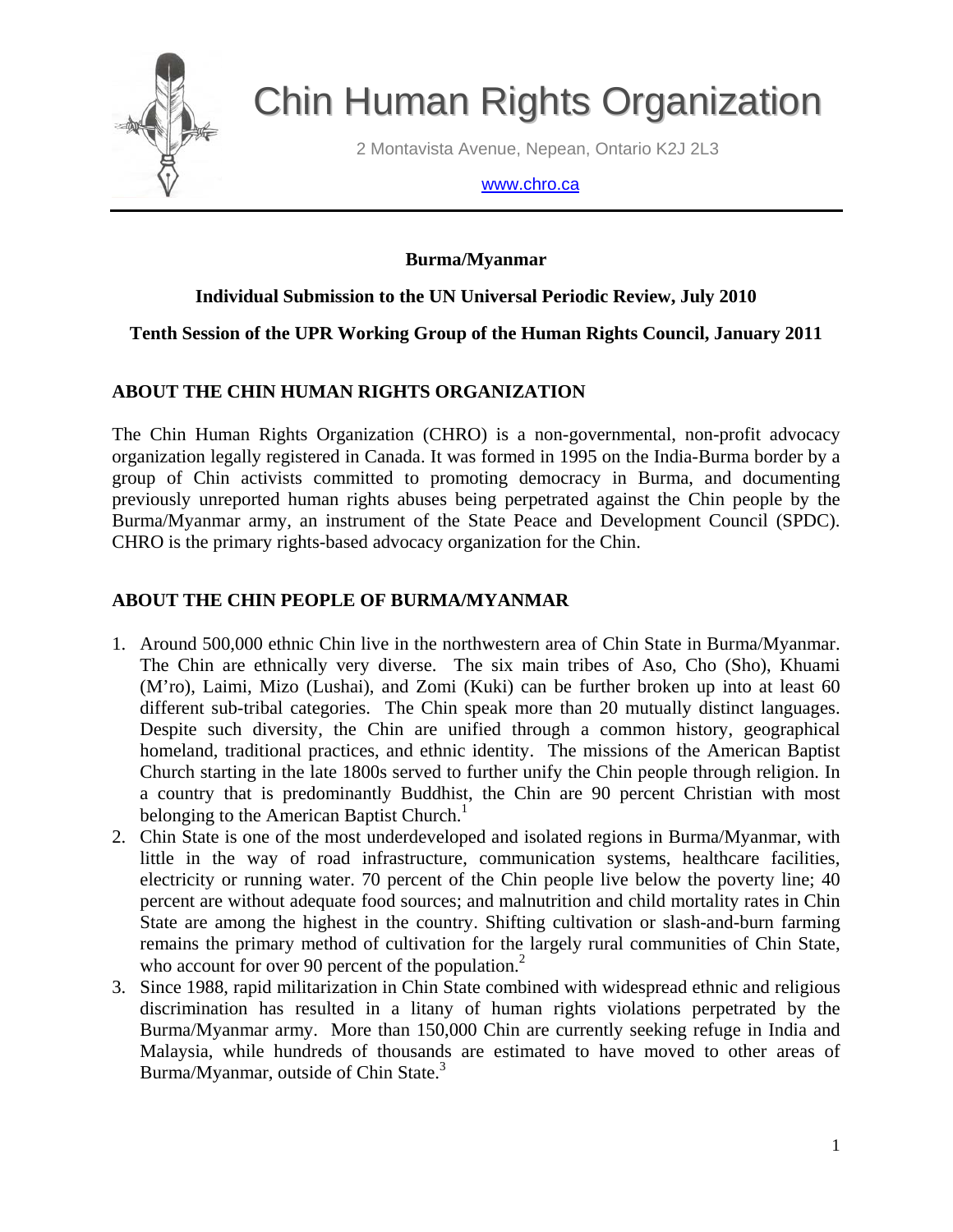## **EXECUTIVE SUMMARY**

In this submission, CHRO provides information in accordance with the guidelines set out in the OHCHR document, *Working With the United Nations Human Rights Programme: a Handbook for Civil Society.* 

- Under Section B, CHRO highlights Burma/Myanmar's obligations under international law and human rights instruments, and articles of the 2008 Constitution that contradict those obligations.
- Section C focuses on the widespread and systematic nature of human rights violations perpetrated by the Burma/Myanmar army in Chin State documented by CHRO. CHRO is particularly concerned about forced labour, land confiscation, the lack of access to humanitarian services and the denial of religious freedom for the Chin people. The Chin are facing forced assimilation and denial of their collective rights as indigenous peoples, and are fleeing their traditional homeland in large numbers.
- In Section D, CHRO makes a number of recommendations for action by the SPDC to improve the human rights situation in Burma/Myanmar, with a particular focus on Chin State.

## **B. NORMATIVE AND INSTITUTIONAL FRAMEWORK OF THE STATE**

- 4. Burma/Myanmar has signed the Convention on the Rights of the Child (CRC), and the Convention on the Elimination of Discrimination Against Women (CEDAW). Burma/Myanmar is also legally bound by the 1949 Geneva Conventions and the Convention on the Prevention and Punishment of the Crime of Genocide. In practice the State army continues to commit human rights violations with impunity in Chin State, in violation of the SPDC's obligations under international law. Article 445 of the 2008 Constitution protects government officials from prosecution "in respect of any act done in the execution of their respective duties."<sup>4</sup>
- 5. Contrary to its international obligations under 1930 Forced Labour Convention (No.29), and in spite of the complaints mechanism contained in the Supplementary Understanding reached with the International Labour Organization (ILO) in 2007, the SPDC has done little to eliminate forced labour in Chin State or prosecute perpetrators.
- 6. Burma/Myanmar also has obligations to uphold the UN Charter, the UDHR, the Declaration on the Elimination of Intolerance and Discrimination Based on Religion or Belief and the Declaration on the Rights of Indigenous Peoples. This includes the obligation to accord these rights and freedoms in national legislation and in practice. The 2008 Constitution stipulates that "the Union is the ultimate owner of all lands and natural resources",<sup>5</sup> and makes no mention of indigenous peoples or their collective rights.

## **C. PROMOTION AND PROTECTION OF HUMAN RIGHTS ON THE GROUND**

Restrictions on freedom of movement, expression, association and assembly combined with poor infrastructure make it challenging to collect comprehensive information about the human rights situation in Chin State. CHRO is one of the few organizations able to document HRVs in the area. Due to the difficult operating environment, it is likely that the true figures for human rights abuses are in fact considerably higher.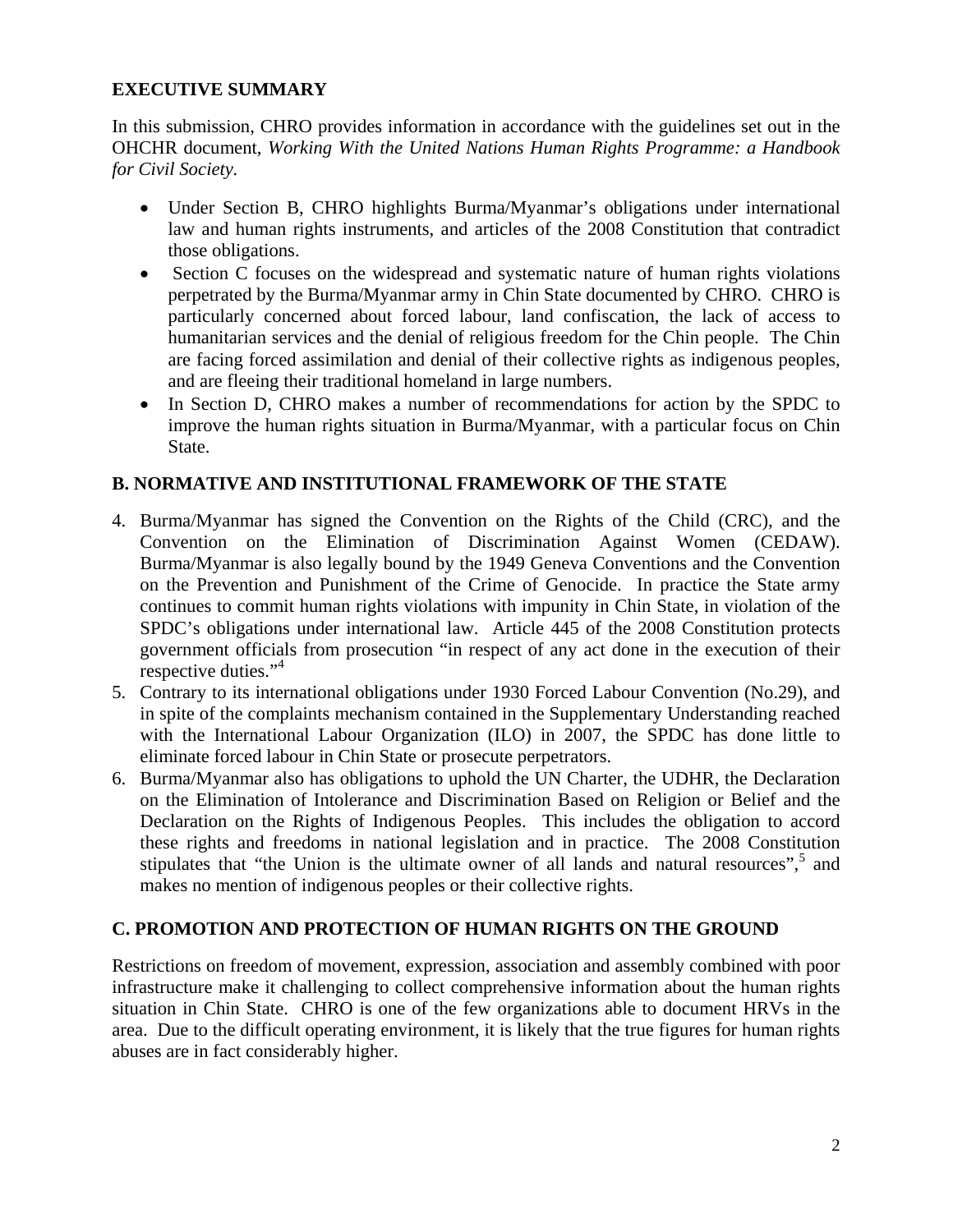## **Extrajudicial Killings and Gender-based Violence**

- 7. Since 2006, CHRO has documented the deaths of seven Chin men, extra-judicially killed on suspicion of support for or involvement with rebel group the Chin National Army (CNA). LIB 140 based in the Matupi area was implicated in the majority of the cases.<sup>6</sup>
- 8. Since 2006, at least four Chin women have been raped and one sexually assaulted by soldiers serving in the Burma/Myanmar army. Two of the incidents took place in Sagaing Division, where one woman was recently raped and murdered.<sup>7</sup>

## **Torture, Arbitrary Arrest and Detention**

- 9. Since 2006, CHRO has documented more than 30 arbitrary arrests in Chin State. Arrests have taken place in connection with alleged support for the CNA; alleged connections with pro-democracy groups in exile; and of villagers who refused to serve as village headmen; village headmen who did not comply with orders issued by the SPDC; politicians; and activists who campaigned for a 'No' vote in the 2008 constitutional referendum.<sup>8</sup>
- 10. 18 separate incidents of torture have been documented by CHRO in Chin State since 2006, perpetrated by members of the Burma/Myanmar army and the police against alleged sympathizers of the CNA; family members of those with alleged connections to the CNA; village headmen who did not comply with orders issued by the SPDC; and people with alleged involvement in political activities.<sup>9</sup>

# **Forced Labour**

- 11. In Chin State the use of forced labour by the military and local authorities is widespread and systematic. Since 2006 more than 70 incidents of forced labour have been documented by CHRO, some involving orders to 40 villages at a time. Civilians - including women and children - are frequently forced to porter for the State army, conduct sentry duty, and to construct and repair army camps, numbering 50 in Chin State. Forced labour on infrastructure projects is also common. Local people are not compensated for their work, and face retribution including the threat of physical violence and financial penalties if they refuse to perform the work.  $10$
- 12. Around 90% of Chin people are Christian, but in several cases have been ordered to work on Buddhist infrastructure without compensation and against their will. In 2007, villagers from seven villages in the Matupi township area were ordered to construct a Buddhist monastery by Lieutenant Colonel San Aung, commander of Tactical Command II.<sup>11</sup>
- 13. Forced labour ordered by Light Infantry Battalions 99, 140, 266, 268, 269, 289, and 538 has contributed to the ongoing food crisis in Chin State by interfering with local agricultural practices and undermining livelihoods.<sup>12</sup>

## **Military Conscription**

- 14. Since 2006, hundreds of civilians in the Paletwa and Matupi township areas of southern Chin State have been forcibly conscripted and/or made to participate in militia training, including minors. The training has mainly been carried out by LIB 538 and 550 based in Arakan State, and LIB 140 based in the Matupi area. Orders are typically sent for 20-30 villagers from multiple village tracts to participate in the training.<sup>13</sup>
- 15. Since September 2009 CHRO has received new reports of forced military conscription and training from Paletwa, Matupi and Falam townships in Chin State, as well as Kalay township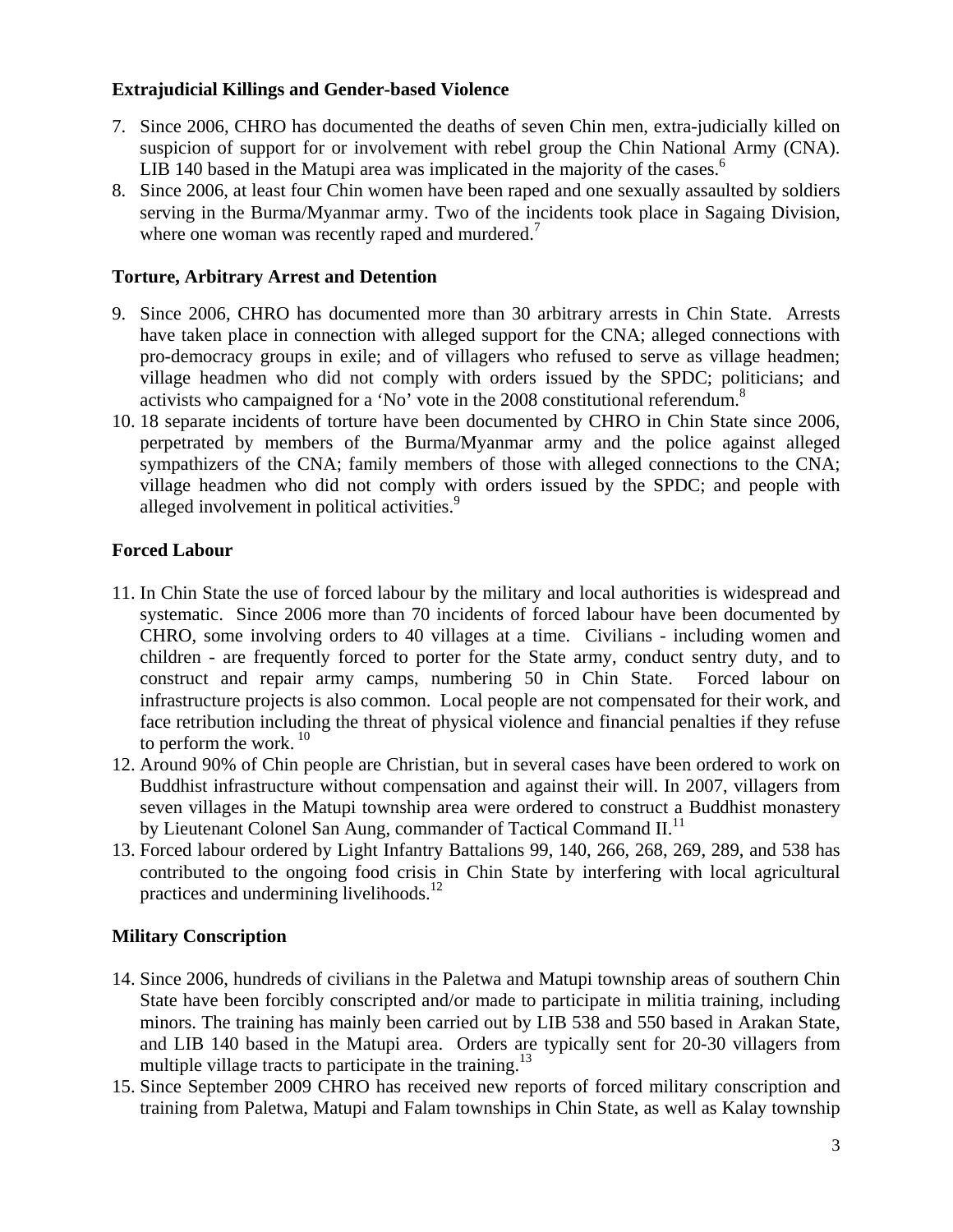in Sagaing Division, where many Chin live. The mobilization of local militia is apparently a security measure ahead of forthcoming elections; local militia are expected to support army units in providing security. $14$ 

#### **Ethnic and Religious Minorities; Indigenous People**

- 16. The persistent, widespread and systematic denial of religious freedom in Chin State may amount to religious persecution. In 1993 four Chin Christians were extra-judicially killed by the Burma/Myanmar army. In the late 1990s and early 2000s Chin pastors were arrested, tortured and imprisoned. Harassment, inhuman treatment and torture of Chin Christian missionaries is ongoing, particularly in remote areas of Chin State. Deliberate destruction of Christian infrastructure like crosses and churches has been widespread in Chin State, carried out or ordered by the Burma/Myanmar army.<sup>15</sup>
- 17. Official permission to rebuild or renovate Christian infrastructure is withheld, or rebuilding is halted after permission has been granted. Church services and religious celebrations have been interrupted by demands for portering and forced labour by the Burma/Myanmar army and there are restrictions on freedom of religious assembly. Restrictions on Christian worship and the closure of churches frequented by Chin people have also been documented by CHRO in Sagaing Division, Irrawaddy Division, and Rangoon Division.<sup>16</sup>
- 18. The Chin people of Burma/Myanmar are facing forced assimilation. In breach of Article 30 of CRC, the use of ethnic Chin languages is restricted, and attempts to preserve Chin identity, history, language, and culture are disrupted. Buddhist missions have been established in Chin State by the SPDC to convert Chin Christians to Buddhism. Buddhist-run orphanages and schools are used to attract Chin Christians with the promise of education, but the children are then forced to convert to Buddhism. Buddhist infrastructure has been built in sites where Christian infrastructure once stood. Land has been destroyed and confiscated without compensation for the building of Buddhist infrastructure. Forced labour and extortion have also been exacted to build Buddhist infrastructure.<sup>17</sup>

## **Right to Land, Natural Resources, and Development**

- 19. In most cases state infrastructure projects in Chin State are underfunded by the SPDC, and only completed by exacting forced labour and arbitrary taxes from the local population. In many cases, taxes are collected for projects which don't start or are never completed. Frustrated at the lack of infrastructure in their local areas, and in an effort to avoid orders for forced labour and arbitrary taxes for state projects, Chin communities have initiated their own infrastructure projects. However in some cases local people still face extortion, and even the threat of legal action.<sup>18</sup>
- 20. The SPDC's agricultural policies, which seek to forcibly replace Chin people's traditional subsistence farming of staple foods to commercial production of cash crops such as tea and jatophra, have led to land confiscation. In some instances land is confiscated without compensation to create plantations, and local people are then ordered to work on the plantations without pay. As of July 2009, over 15,000 acres of land have been transformed into tea plantations, the majority of which have been confiscated from local communities who relied on the land to cultivate staple foods, such as corn, bean and potatoes.<sup>19</sup>
- 21. The SPDC has annexed resource-rich land traditionally belonging to the Chin people by redemarcating state boundaries without the consent of the local population. In September 2008, a total of 45,502 acres of land measuring 71 miles in length and one mile in breadth was annexed to neighbouring Magwe Division. The area is abundant with teakwood, and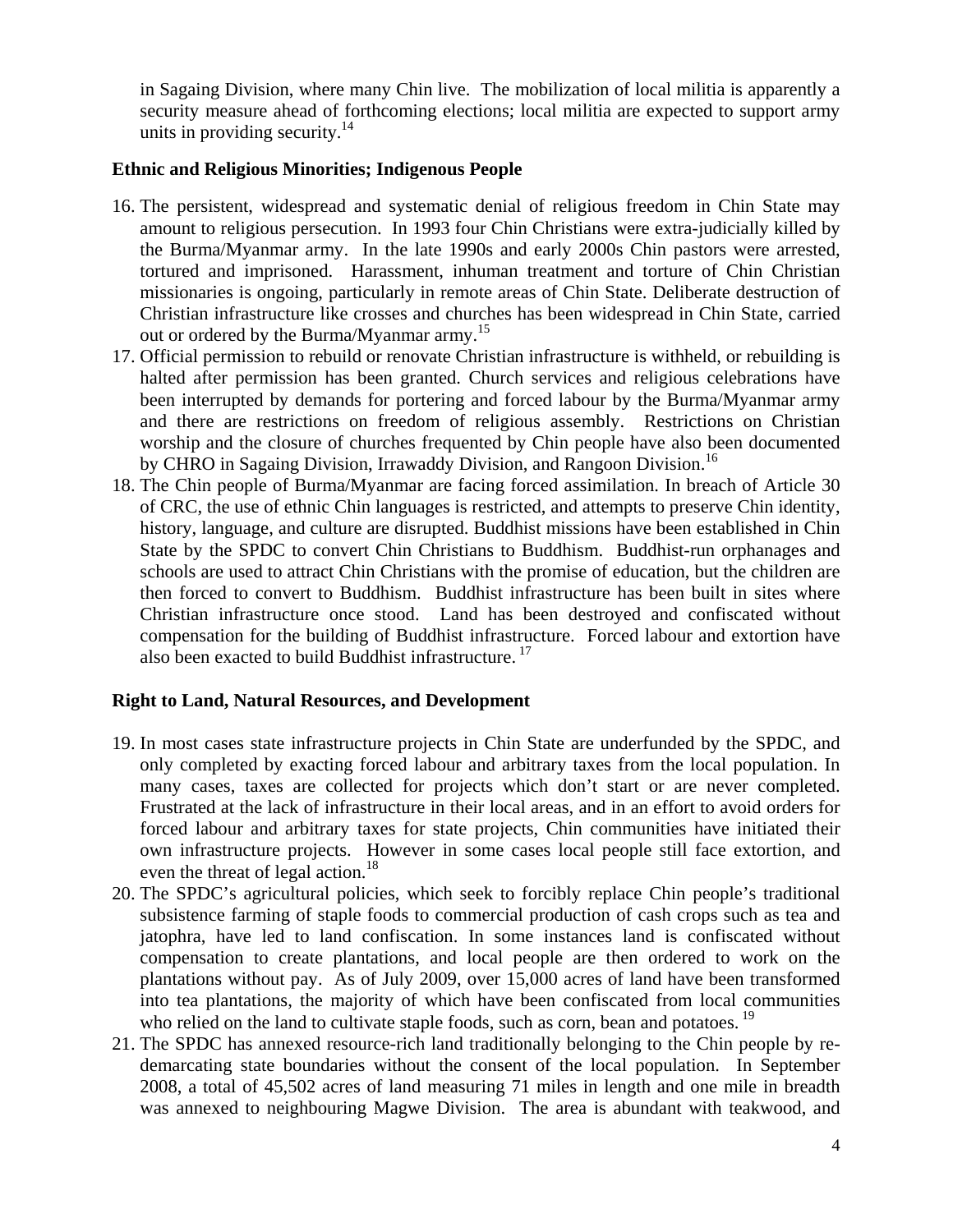widespread logging activity by companies linked to the SPDC has reportedly taken place since February  $2009.<sup>20</sup>$ 

#### **Poverty and Access to Humanitarian Services**

- 22. In 2006 the *Melocanna baccifera* bamboo which covers approximately one-fifth of Chin State began to flower and produce fruit, a process which happens once every 50 years. The fruit attracts forest rats, which then reproduce at a rapid rate. The effects of this process started to be seen at the end of 2007. When the fruit supply was exhausted, the rats turned on people's farms and fields, quickly depleting rural villagers of their primary food supplies. The consequences of this process are long-lasting, while people struggle with the explosion in the rat population, the destruction of their livelihoods, increased hunger, malnutrition and disease. More than 100,000 people or one-fifth of the population in Chin State are estimated to have been affected by the food crisis, with around 60,000 people in southern Chin State still in need of food aid. To date more than 54 people have reportedly died due to disease, illness, and complications related to severe malnutrition, the majority of them children.<sup>21</sup>
- 23. To date, the SPDC has not provided any direct food aid to the people of Chin State. Requests for technical preventative assistance have been ignored. Instead the SPDC has obstructed foreign relief aid. In July 2009, Chairman of Chin State Peace and Development Council Colonel Hung Ngai issued an order to all Township Peace and Development Councils of Chin State, forbidding them from receiving foreign assistance.<sup>22</sup>

## **D. RECOMMENDATIONS FOR ACTION BY THE STATE UNDER REVIEW**

- 24. Protect and promote the right to life, liberty and security for everyone within its territory, without discrimination. Ensure that suspected perpetrators of HRVs – including commanding officers who may have issued orders to carry out such acts – are brought to justice in proceedings which meet international standards of fairness. Provide human rights training to State actors at all levels. Remove Article 445 from the 2008 Constitution.
- 25. Cooperate fully with the ILO to end the practice of forced labour. With the ILO, reproduce leaflets about the individual complaints mechanism against forced labour in ethnic Chin languages; distribute them throughout Chin State; and hold awareness-raising seminars about the individual complaints mechanism against forced labour in Chin State.
- 26. End the policy and practice of religious persecution, discrimination and forced assimilation against Chin Christians and other religious and non-Burman ethnic groups. Unconditionally lift all restrictive and discriminatory measures placed on the activities of Christian churches, pastors and missionaries in Chin State. Invite the UN Special Rapporteur on freedom of religion or belief to visit Burma/Myanmar to investigate reports of denial of religious freedom, and cooperate fully with her mandate.
- 27. Amend the 2008 Constitution to recognize indigenous peoples and their collective rights. Cooperate with the Myanmar UN Country Team to ensure that all infrastructure and development projects are developed and implemented according to the 2008 United Nations Development Group *Guidelines on Indigenous Peoples' Issues.*
- 28. Devise and implement preventative measures to protect crops from destruction by rats, birds and locusts in areas of southern Chin State as yet unaffected by the food crisis. Refrain from obstructing relief efforts for the food crisis and allow aid organizations and relief teams to operate without hindrance or interference in Chin State.